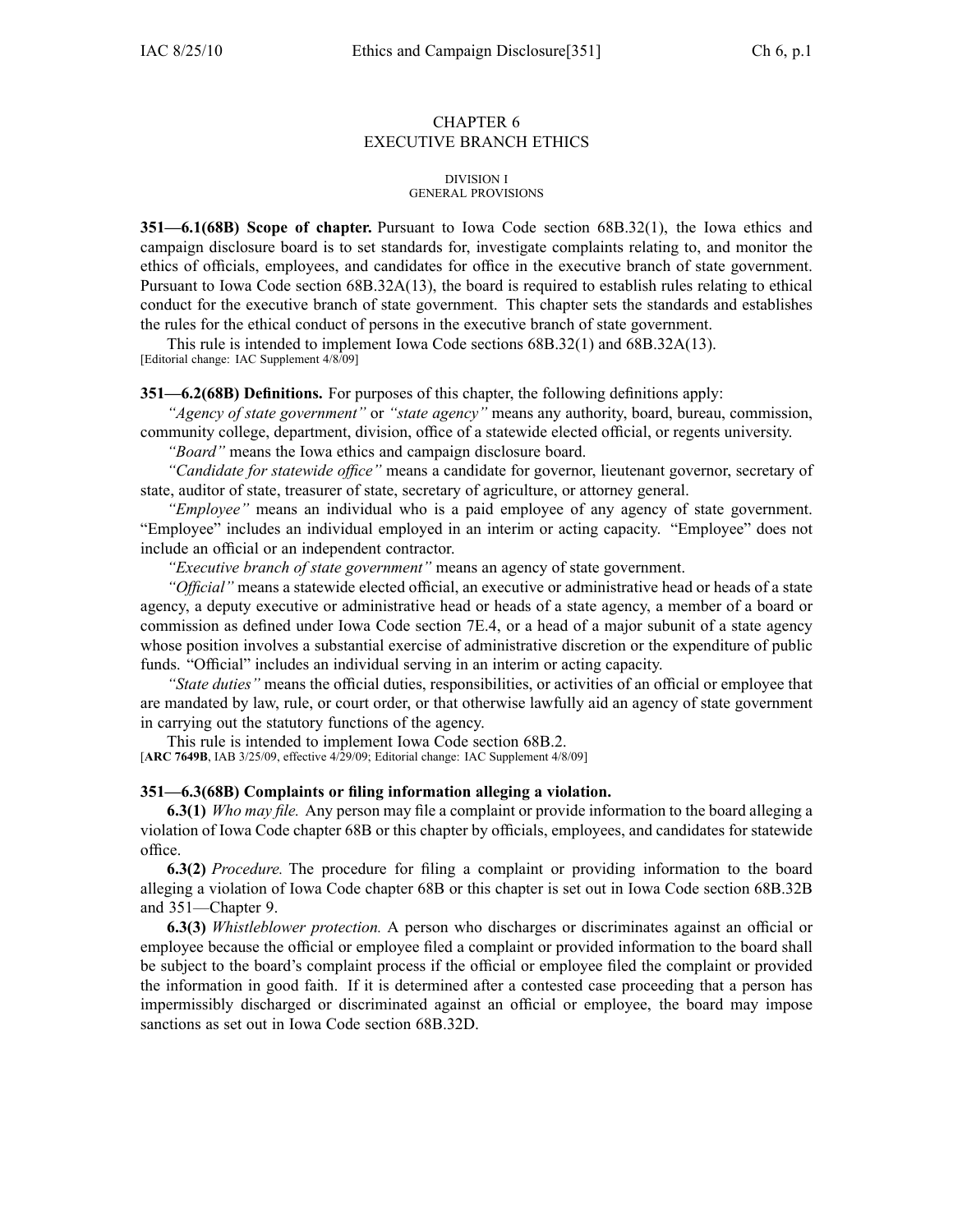For purposes of this subrule, "good faith" means that any statements or materials in <sup>a</sup> complaint or included as par<sup>t</sup> of information provided to the board were made or provided with <sup>a</sup> reasonable belief that such statements or materials were true and accurate.

This rule is intended to implement Iowa Code sections 68B.32A(14) and 68B.32B. [Editorial change: IAC Supplement 4/8/09]

**351—6.4(68B) Board advice.** Persons subject to the authority of the board under Iowa Code chapter 68B or this chapter may seek advice or guidance from the board concerning the legality of any action or conduct potentially affected by Iowa Code chapter 68B or this chapter.

**6.4(1)** *Advisory opinion.* A board advisory opinion applies <sup>a</sup> statute or rule under the board's jurisdiction to <sup>a</sup> particular factual situation. The procedure for requesting <sup>a</sup> board opinion is set out in rules  $351-1.2(68B)$  and  $351-1.3(68B)$ . Pursuant to Iowa Code section  $68B.32A(12)$ , a board opinion, if followed, constitutes <sup>a</sup> defense to <sup>a</sup> subsequent complaint or information provided to the board concerning the same facts and circumstances.

**6.4(2)** *Declaratory order.* Persons may also seek board guidance concerning the application of <sup>a</sup> statute or rule under the board's jurisdiction to <sup>a</sup> specific factual situation through the petition for declaratory order procedure set out in 351—Chapter 12.

**6.4(3)** *Routine administrative advice.* A person may also receive oral or written routine administrative advice from board staff concerning the application of Iowa Code chapter 68B or this chapter. Routine administrative advice is not binding on the board, but may be offered as <sup>a</sup> defense to <sup>a</sup> subsequent complaint or information provided to the board concerning the same facts and circumstances.

This rule is intended to implement Iowa Code section 68B.32A(12). [Editorial change: IAC Supplement 4/8/09]

> DIVISION II CONFLICT OF INTEREST AND MISUSE OF PROPERTY

**351—6.5** Reserved.

**351—6.6(68B) Dual executive branch compensation prohibited.** Pursuant to Iowa Code section 68B.2B, an executive branch official or employee shall not receive compensation simultaneously from more than one executive branch agency unless the official or employee provides notice to the board within 20 business days of accepting employment with another executive branch agency.

**6.6(1)** *Definitions.* For purposes of Iowa Code section 68B.2B and thisrule, the following definitions apply:

*"Executive branch agency"* means "agency of state government" or "state agency" as defined in Iowa Code section 68B.2(2). However, the "legislative branch" is not considered an "agency of state government" or "state agency" for purposes of Iowa Code section 68B.2B or this rule.

*"Employment with <sup>a</sup> second executive branch agency"* includes services provided as an independent contractor with another executive branch agency.

**6.6(2)** *Exceptions.* The prohibitions in Iowa Code section 68B.2B and this rule do not apply to the following:

*a.* Employment with any governmental entity other than simultaneous employment with two or more executive branch agencies.

*b.* Service in the Iowa national guard.

*c.* An official or employee who is interchanged from one executive branch agency to another executive branch agency pursuan<sup>t</sup> to Iowa Code chapter 28D unless the official or employee is simultaneously receiving compensation from both the "receiving agency" and the "sending agency."

*d.* Serving on the board, commission, or authority of two or more executive branch agencies.

**6.6(3)** *Reporting form.* An official or employee of the executive branch who accepts simultaneous employment with another executive branch agency shall file Form Dual-Comp within 20 business days of accepting employment with the second executive branch agency. The form shall be filed with the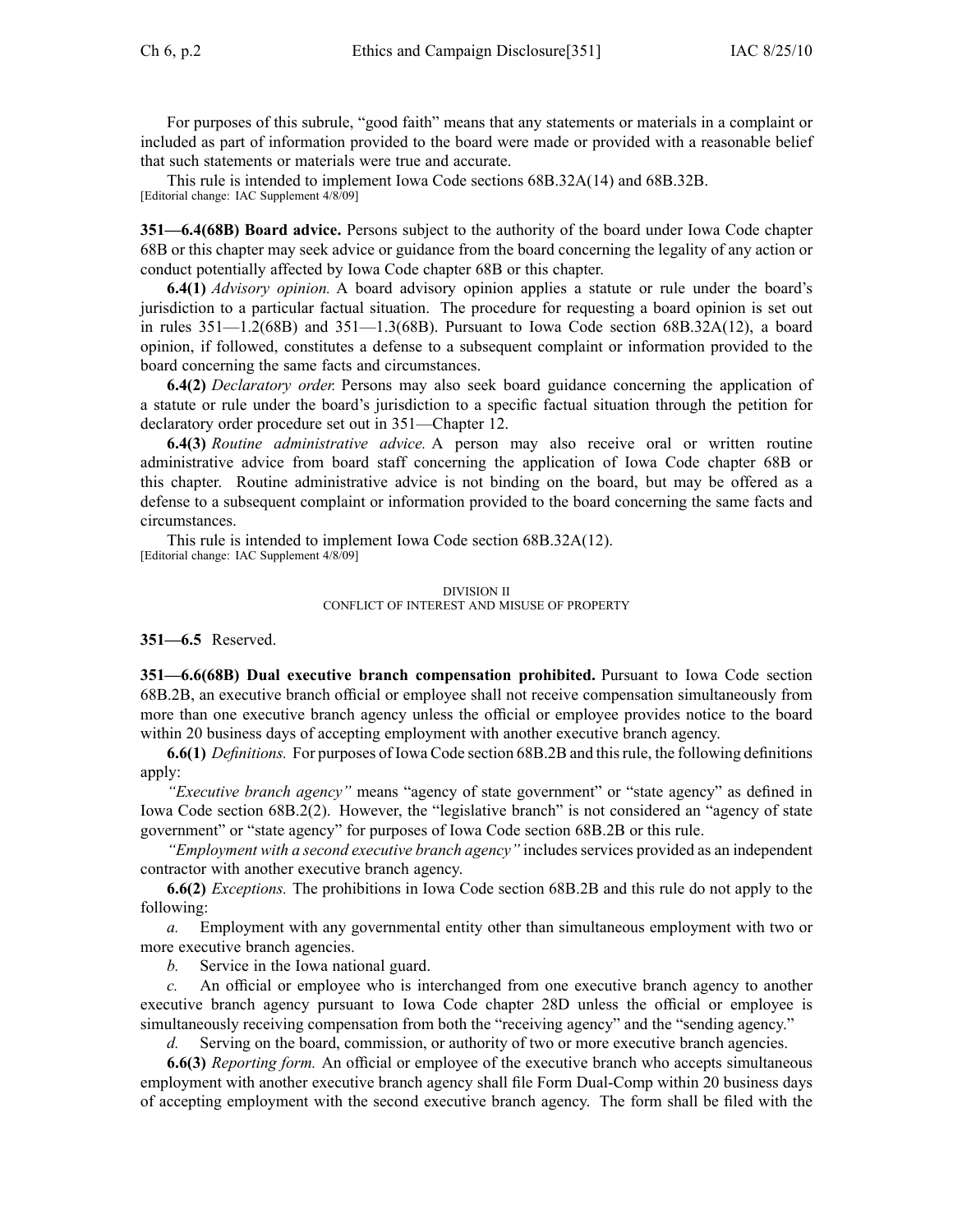board at 510 East 12th Street, Suite 1A, Des Moines, Iowa 50319; by fax at (515)281-4073; or as an E-mail attachment. The failure to timely file Form Dual-Comp may subject the executive branch official or employee to board sanctions under Iowa Code chapter 68B and rule 351—9.4(68B). [**ARC 9035B**, IAB 8/25/10, effective 9/29/10]

**351—6.7** Reserved.

**351—6.8(68B) Misuse of public property.** Iowa Code section 68B.32A(13) directs the board to establish rules relating to the misuse of public property by officials, employees, and candidates for statewide office.

**6.8(1)** *Definition of public property.* "Public property" means any real or personal property owned or controlled by the state of Iowa including but not limited to buildings, facilities, equipment, supplies, funds, records, files, and materials.

**6.8(2)** *Prohibited uses.* The following are deemed to be the misuse of public property by an official, employee, or candidate for statewide office:

*a.* Using public property to engage in an outside employment or activity that leads to an unacceptable conflict of interest as prohibited in Iowa Code section 68B.2A(1)*"a."*

*b.* Using public property to knowingly and purposefully send, receive, or view obscene material. "Obscene material" means any material depicting or describing the genitals, sex acts, masturbation, excretory functions, or sadomasochistic abuse which the average person, taking the material as <sup>a</sup> whole and applying contemporary community standards with respec<sup>t</sup> to what is suitable material, would find appeals to the prurient interest and is patently offensive; and the material, taken as <sup>a</sup> whole, lacks serious literary, scientific, political, or artistic value.

This paragraph shall not apply to obscene materials that are sent or received as par<sup>t</sup> of <sup>a</sup> law enforcement investigation or are authorized by law to be sent or received.

*c.* Using public property for personal financial gain. This prohibition does not apply to the receipt of lawful compensation for the performance of official state duties.

- *d.* Using public property for <sup>a</sup> personal benefit to the detriment of the state.
- *e.* Removing public property from <sup>a</sup> state building or facility for personal use.
- *f.* Using public property to engage in political activities as prohibited in 351—Chapter 5.

This rule is intended to implement Iowa Code section 68B.32A(13).

[Editorial change: IAC Supplement 4/8/09]

**351—6.9(68B) Use of confidential information.** No official or employee shall disclose or use confidential information, including the contents of <sup>a</sup> sealed bid acquired during the course of the official's or employee's state duties, for the personal gain or benefit of any person. This rule does not apply to the release of information that is mandated by law, rule, or court order.

This rule is intended to implement Iowa Code section 68B.32A(13).

[Editorial change: IAC Supplement 4/8/09]

## DIVISION III SALES OR LEASES OF GOODS OR SERVICES

**351—6.10(68B) Prohibition on sales; when public bids required—disclosure of income.** Pursuant to Iowa Code section 68B.3 as amended by 2010 Iowa Acts, Senate File 2067, sections 2 and 3, an official or employee shall not sell, in any one occurrence, goods or services having <sup>a</sup> value in excess of \$2,000 to <sup>a</sup> state agency unless the sale is made pursuan<sup>t</sup> to an award or contract let after public notice and competitive bidding and the official or employee making the sale files Form Public Bid with the board within 20 days of making the sale. This prohibition includes sales to the state agency in which the official or employee serves or is employed.

**6.10(1)** *Exceptions.* The prohibition in Iowa Code section 68B.3 and this rule shall not apply to any of the following:

*a.* Sales of goods or services done as par<sup>t</sup> of the official's or employee's state duties.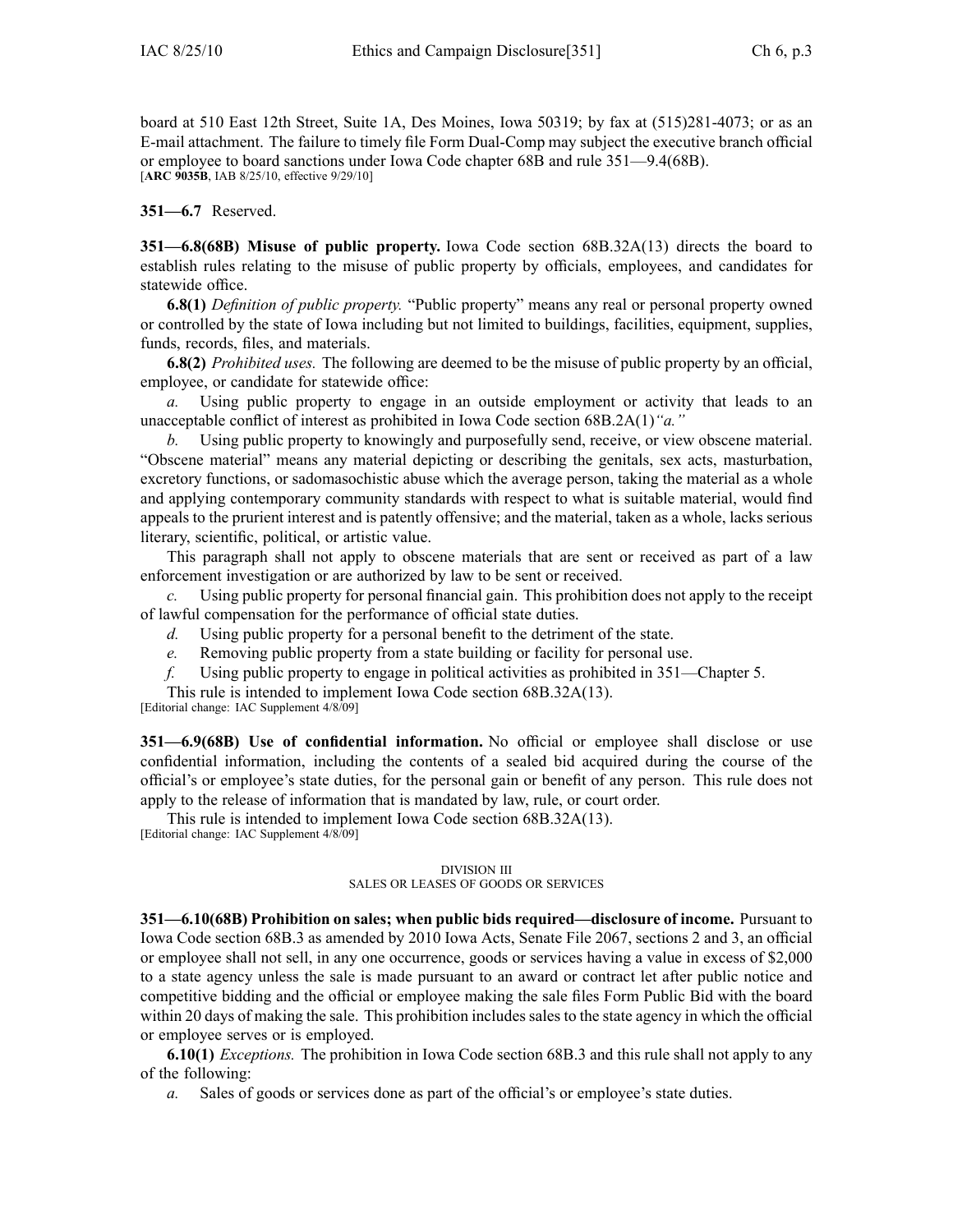*b.* The publication of resolutions, advertisements, or other legal propositions or notices in newspapers designated by law for the publication of such materials and for which publication rates are fixed by law.

*c.* Instruction at an accredited educational institution if the official or employee meets the minimum education and licensing requirements established for other instructors at the educational institution.

**6.10(2)** *Sales to political subdivisions.* An official who sells goods or services to <sup>a</sup> political subdivision of the state shall disclose on the official's Form PFD as provided in 351—Chapter 7 if income was received from the sale.

**6.10(3)** *Filing of report.* An official or employee making <sup>a</sup> sale to <sup>a</sup> state agency pursuan<sup>t</sup> to Iowa Code section 68B.3 as amended by 2010 Iowa Acts, Senate File 2067, sections 2 and 3, shall file Form Public Bid within 20 days of making the sale. The form shall be filed with the board at 510 East 12th Street, Suite 1A, Des Moines, Iowa 50319; by fax at (515)281-4073; or as an E-mail attachment. The failure to timely file Form Public Bid with the board within 20 days of making the sale may subject the official or employee to board sanctions under Iowa Code chapter 68B and rule 351—9.4(68B).

This rule is intended to implement Iowa Code section 68B.3 as amended by 2010 Iowa Acts, Senate File 2067, sections 2 and 3.

[**ARC 7650B**, IAB 3/25/09, effective 4/29/09; **ARC 9036B**, IAB 8/25/10, effective 9/29/10]

**351—6.11(68B) Sales or leases by regulatory agency officials or employees.** An official or employee of <sup>a</sup> regulatory agency shall not directly or indirectly sell or lease any goods or services to individuals, associations, or corporations subject to the regulatory authority of the official's or employee's agency excep<sup>t</sup> as provided by Iowa Code section 68B.4 and this rule. This prohibition does not apply to sales or leases that are par<sup>t</sup> of the official's or employee's state duties.

**6.11(1)** *Applicability.* Pursuant to Iowa Code section 68B.4, the board shall adopt rules specifying the method by which an official or employee of <sup>a</sup> regulatory agency may obtain consent to sell or lease <sup>a</sup> good or service to an individual, association, or corporation subject to the regulatory authority of the official's or employee's agency. Thisrule sets out the method of obtaining consent by <sup>a</sup> regulatory agency official or employee.

**6.11(2)** *Definitions.* For purposes of this rule, the following definitions apply:

*"Agency"* means <sup>a</sup> regulatory agency.

*"Employee"* means an employee of an executive branch regulatory agency and does not include an independent contractor or an official.

*"Official"* means <sup>a</sup> statewide elected official of <sup>a</sup> regulatory agency, an executive or administrative head or heads of <sup>a</sup> regulatory agency, <sup>a</sup> deputy executive or administrative head or heads of <sup>a</sup> regulatory agency, <sup>a</sup> member of <sup>a</sup> board or commission as defined under Iowa Code section 7E.4, or <sup>a</sup> head of <sup>a</sup> major subunit of <sup>a</sup> regulatory agency whose position involves <sup>a</sup> substantial exercise of administrative discretion or the expenditure of public funds.

*"Regulatory agency"* means the department of agriculture and land stewardship, department of workforce development, department of commerce, Iowa department of public health, department of public safety, department of education, state board of regents, department of human services, department of revenue, department of inspections and appeals, department of administrative services, public employment relations board, state department of transportation, civil rights commission, department of public defense, Iowa ethics and campaign disclosure board, and department of natural resources.

**6.11(3)** *Request for consent.* An official's or employee's reques<sup>t</sup> for an agency's consent to the sale or lease of goods or services shall comply with all of the following:

*a.* The reques<sup>t</sup> shall be in writing and shall be filed with the official's or employee's agency at least 20 calendar days in advance of the proposed sale or lease of any goods or services.

*b.* The reques<sup>t</sup> shall include all of the following:

(1) The name of the individual, association, or corporation to which the goods or services are to be sold or leased;

(2) The relationship of the individual, association, or corporation to the agency;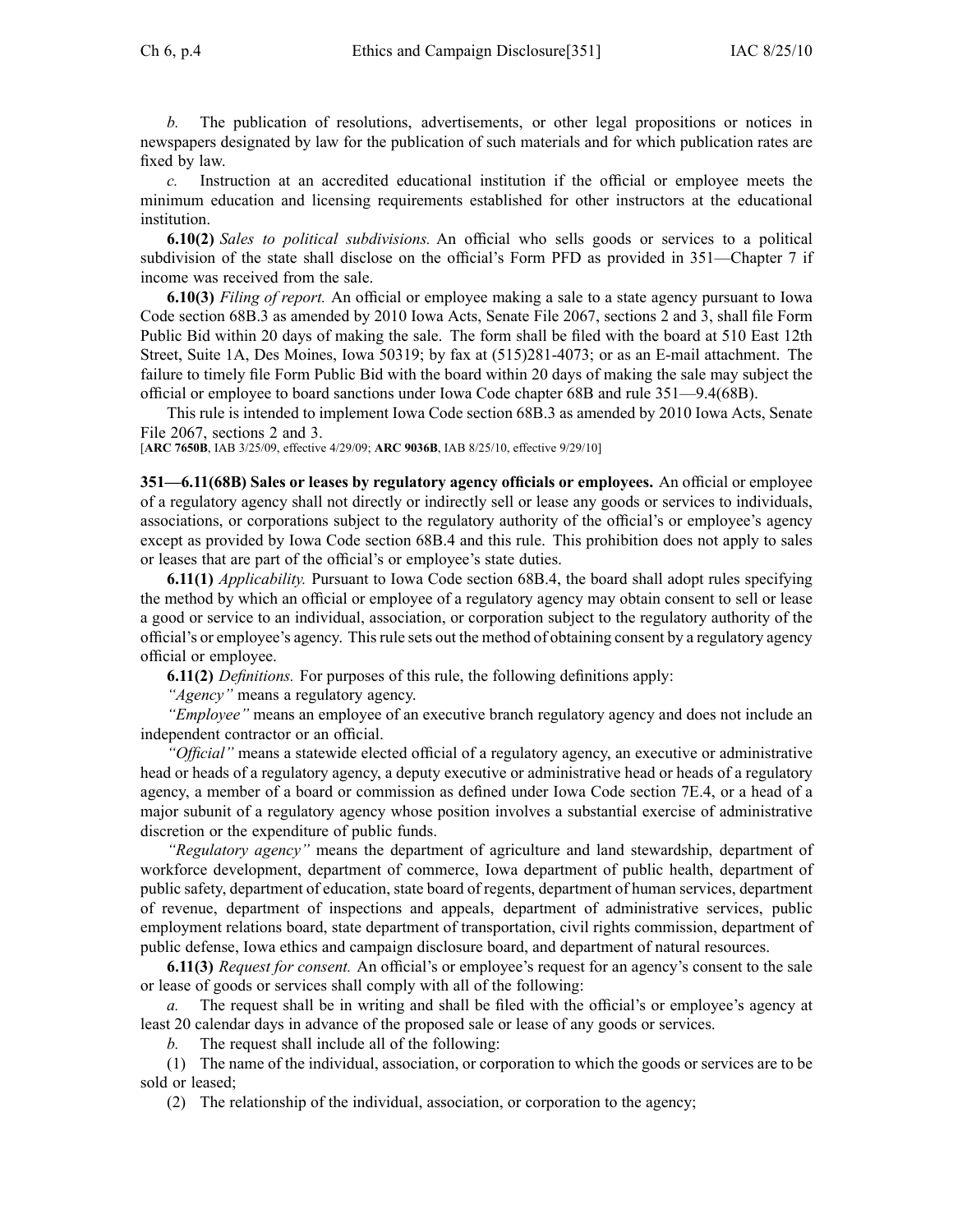(3) A description of the goods or services;

(4) The date or dates that the goods or services will be delivered; and

(5) A statement by the official or employee explaining how the proposed sale or lease of the goods or services will not violate the provisions of Iowa Code section 68B.4 or create <sup>a</sup> conflict of interest under Iowa Code section 68B.2A.

**6.11(4)** *Agency guidelines.* Iowa Code section 68B.4 and the guidelines in this subrule shall be the sole legal authorities to be used by an agency in considering the granting of consent. In determining whether to grant consent, the agency shall take the following guidelines into consideration:

*a.* The official or employee seeking consent is not the person with the authority to determine whether consent should be granted.

*b.* The duties and functions performed by the official or employee seeking consent are not related to the regulatory authority of the agency over the individual, association, or corporation to which the goods or services will be sold or leased.

*c.* The selling or leasing of the goods or services does not affect the official's or employee's duties or functions at the agency.

*d.* The selling or leasing of the goods or services will not cause the official or employee to advocate on behalf of the individual, association, or corporation to the agency.

*e.* The selling or leasing of the goods or services does not cause the official or employee to sell or lease goods or services to the agency on behalf of the individual, association, or corporation.

*f.* The selling or leasing of the goods or services will not result in <sup>a</sup> conflict of interest as provided in Iowa Code section 68B.2A.

*g.* The reques<sup>t</sup> complies with the procedural requirements of subrule 6.11(3).

*h.* A regulatory agency may grant blanket consent for sales or leases to classes of individuals, associations, or persons when such blanket consent is consistent with subrule 6.11(4) and the granting of single consents is impractical or impossible to determine.

These guidelines shall be publicized and made known to all personnel throughout the agency.

**6.11(5)** *Agency decision.* The official's or employee's agency shall issue <sup>a</sup> written consent or denial within 14 calendar days following the date the reques<sup>t</sup> was filed. The deadline may be extended by agreemen<sup>t</sup> of both the official or employee and the agency. If the reques<sup>t</sup> is denied or granted conditionally, the agency shall state the reasons for the denial or conditional consent.

**6.11(6)** *Appeal of denial.* An official or employee who receives <sup>a</sup> denial or conditional consent may file <sup>a</sup> reques<sup>t</sup> with the board for <sup>a</sup> contested case proceeding pursuan<sup>t</sup> to 351—Chapter 11 for <sup>a</sup> determination of whether the situation described in the reques<sup>t</sup> complies with the requirements of Iowa Code section 68B.2A, Iowa Code section 68B.4 and this rule. The final order of the board constitutes final agency action for purposes of seeking judicial review.

**6.11(7)** *Copy of consent filed with board.* Pursuant to Iowa Code section 68B.4, an agency granting consent shall file <sup>a</sup> copy of the consent with the board within 20 days of the granting of consent. The board shall treat the consent as <sup>a</sup> public record. The failure to provide <sup>a</sup> copy of the consent may result in the imposition of board sanctions against the individual who granted the consent.

**6.11(8)** *Consent not <sup>a</sup> defense.* Consent granted by an agency under this rule shall not constitute <sup>a</sup> defense to <sup>a</sup> complaint alleging <sup>a</sup> violation of any law or rule. It is the responsibility of the official or employee to ensure compliance with all applicable laws and rules.

This rule is intended to implement Iowa Code section 68B.4. [Editorial change: IAC Supplement 4/8/09]

**351—6.12(68B) Sales or leases by members of the office of the governor.** A permanen<sup>t</sup> full-time member of the office of the governor shall not directly or indirectly sell or lease any goods or services to registered lobbyists before the general assembly or the executive branch or to individuals, associations, or corporations that employ persons who are registered lobbyists before the general assembly or the executive branch excep<sup>t</sup> as provided in Iowa Code section 68B.4B and this rule. This prohibition does not apply to sales or leases that are par<sup>t</sup> of the member's state duties.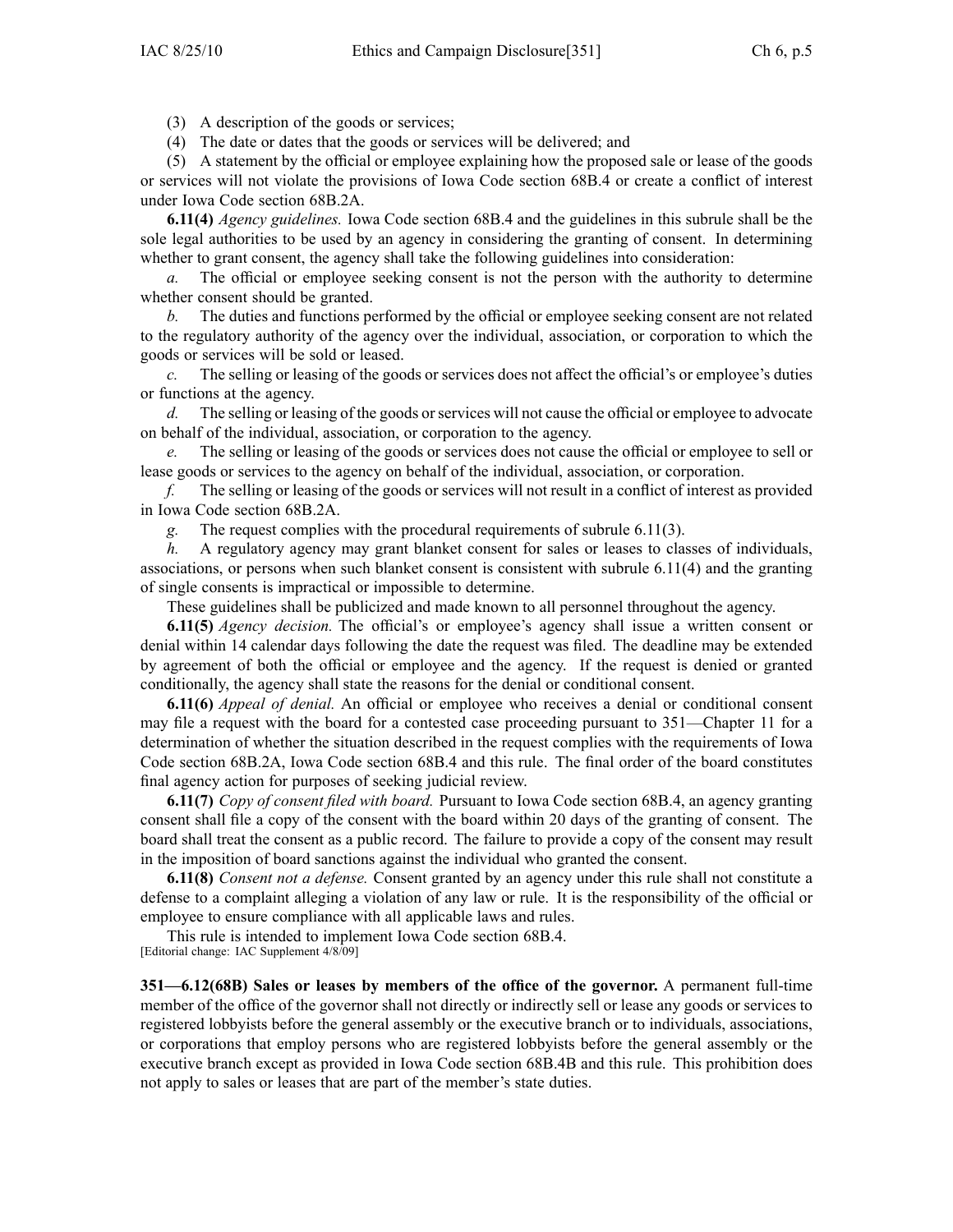**6.12(1)** *Request for consent.* A reques<sup>t</sup> submitted by <sup>a</sup> member of the office of the governor for consent to sell or lease goods or services shall comply with all of the following:

*a.* The reques<sup>t</sup> shall be in writing and shall be filed at least 20 calendar days in advance of the proposed sale or lease of any goods or services with the person responsible for hiring or approving the hiring of the member.

*b.* The reques<sup>t</sup> shall include all of the following:

(1) The name of the lobbyist, individual, association, or corporation to which the goods or services are to be sold or leased;

(2) The relationship of the lobbyist, individual, association, or corporation to the office of the governor;

(3) A description of the goods or services;

(4) The date or dates that the goods or services will be delivered; and

(5) A statement by the member explaining how the proposed sale or lease of the goods or services will not violate the provisions of Iowa Code section 68B.4B or create <sup>a</sup> conflict of interest under Iowa Code section 68B.2A.

**6.12(2)** *Guidelines for granting consent.* In determining whether to gran<sup>t</sup> consent, the person responsible for hiring or approving the hiring of the member shall take the following guidelines into consideration:

*a.* The duties and functions performed by the member are not related to the authority of the office of the governor over the lobbyist, individual, association, or corporation.

*b.* The selling or leasing of goods or services by the member to the lobbyist, individual, association, or corporation does not affect the member's duties or functions at the office of the governor.

*c.* The selling or leasing of any goods or services by the member to <sup>a</sup> lobbyist, individual, association, or corporation does not include lobbying the office of the governor.

*d.* The selling or leasing of any goods or services by the member does not cause the member to sell or lease goods or services to the office of the governor on behalf of the lobbyist, individual, association, or corporation.

*e.* The selling or leasing of the goods or services will not result in <sup>a</sup> conflict of interest as provided in Iowa Code section 68B.2A.

*f.* The reques<sup>t</sup> complies with the procedural requirements of subrule 6.12(1).

*g.* A blanket consent may be granted for sales or leases to classes of lobbyists, individuals, associations, or corporations when such blanket consent is consistent with subrule 6.12(2) and the granting of single consents is impractical or impossible to determine.

These guidelines shall be publicized and made known to members of the office of the governor.

**6.12(3)** *Decision.* The person responsible for hiring or approving the hiring of the member shall issue <sup>a</sup> written consent or denial within 14 calendar days following the date the reques<sup>t</sup> was filed. The deadline may be extended by agreemen<sup>t</sup> of both the member and the person. If the reques<sup>t</sup> is denied, the person shall state the reasons for the denial.

**6.12(4)** *Appeal of denial.* A member who receives <sup>a</sup> denial may file <sup>a</sup> reques<sup>t</sup> with the board for <sup>a</sup> contested case proceeding pursuan<sup>t</sup> to 351—Chapter 11 for <sup>a</sup> determination of whether the situation described in the reques<sup>t</sup> complies with the requirements of Iowa Code section 68B.2A, Iowa Code section 68B.4B and this rule. The final order of the board constitutes final agency action for purposes of seeking judicial review.

**6.12(5)** *Copy of consent filed with board.* Pursuant to Iowa Code section 68B.4B, <sup>a</sup> copy of the consent granted to <sup>a</sup> member shall be filed with the board within 20 days of the granting of consent. The board shall treat the consent as <sup>a</sup> public record. The failure to provide <sup>a</sup> copy of the consent may result in the imposition of board sanctions against the person who granted the consent.

**6.12(6)** *Consent not <sup>a</sup> defense.* Consent granted under this rule shall not constitute <sup>a</sup> defense to <sup>a</sup> complaint alleging <sup>a</sup> violation of any law or rule. It is the responsibility of the member of the office of the governor to ensure compliance with all applicable laws and rules.

This rule is intended to implement Iowa Code section 68B.4B. [Editorial change: IAC Supplement 4/8/09]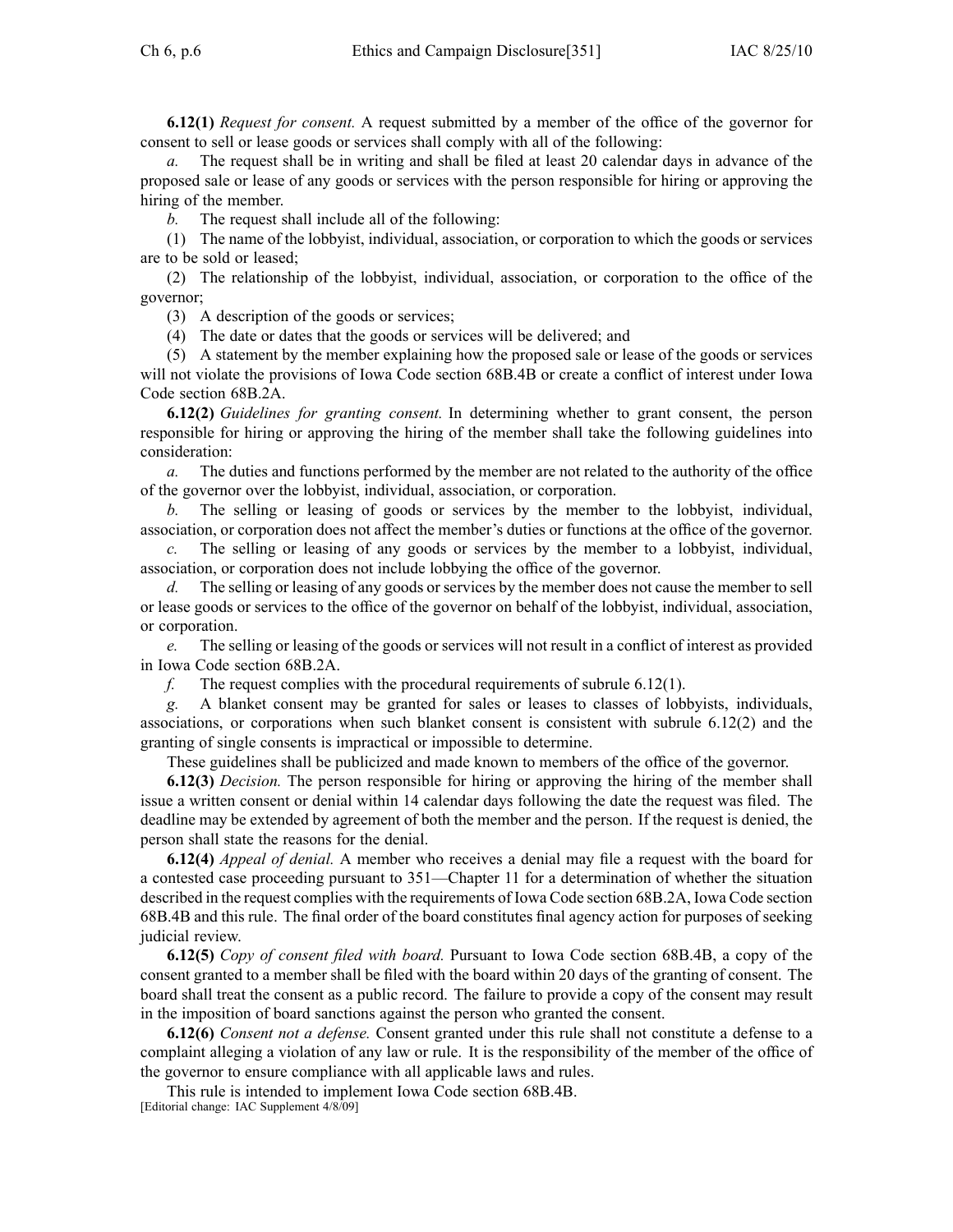#### DIVISION IV EMPLOYMENT RESTRICTIONS

**351—6.13** Reserved.

**351—6.14(68B) Engaging in services against the interest of the state prohibited.** Except for <sup>a</sup> member of <sup>a</sup> board or commission, no official or employee shall receive compensation in any form, or enter into any type of agreemen<sup>t</sup> to receive compensation in any form, to appear on behalf of any person or otherwise render services against the interest of the state excep<sup>t</sup> as set out in Iowa Code section 68B.6 and this rule. This prohibition relates to any case, proceeding, application, or other matter before any federal court, federal bureau, federal agency, federal commission, federal department, any agency of state government, or any court of the state of Iowa.

**6.14(1)** *Definitions.* For purposes of this rule, the following definitions apply:

*"Board"* means <sup>a</sup> policy-making body that has the power to hear contested cases or <sup>a</sup> policy-making body that has powers for both rule making and hearing contested cases.

*"Commission"* means <sup>a</sup> policy-making body that has rule-making powers.

**6.14(2)** *Member of board or commission.* No member of <sup>a</sup> board or commission shall receive compensation in any form, or enter into any type of agreemen<sup>t</sup> to receive compensation in any form, to appear on behalf of any person or otherwise render services against the interest of the state in relation to any case, proceeding, application, or other matter before the subunit of <sup>a</sup> state agency in which the member serves or is employed, or with which the member has substantial and regular contact as par<sup>t</sup> of the member's state duties.

**6.14(3)** *Exception for attorney general and public defender.* As provided in 2004 Iowa Acts, Senate File 2179, sections 1 and 2, officials and employees carrying out the official duties of the office of the attorney general or the office of the state public defender are not subject to the provisions of Iowa Code section 68B.6 or this rule.

This rule is intended to implement Iowa Code section 68B.6. [Editorial change: IAC Supplement 4/8/09]

**351—6.15** Reserved.

### DIVISION V GIFTS AND OFFERS

**351—6.16** to **6.18** Reserved.

**351—6.19(68B) Prohibition on receipt of an honorarium.** Pursuant to Iowa Code section 68B.23, an official or employee shall not accep<sup>t</sup> an honorarium from <sup>a</sup> restricted donor.

**6.19(1)** *Definitions.* For purposes of this rule, the following definitions apply:

*"Honorarium"* means <sup>a</sup> paymen<sup>t</sup> of compensation or the giving of anything of value to an official or employee in relation to <sup>a</sup> speaking engagement.

*"Restricted donor"* means <sup>a</sup> person as defined in Iowa Code section 68B.2(24).

**6.19(2)** *Exceptions.* An official or employee may receive and accep<sup>t</sup> an honorarium provided that the honorarium consists of:

*a.* Payment of actual expenses for registration, food, beverages, travel, or lodging paid in return for participation on <sup>a</sup> panel or for <sup>a</sup> speaking engagemen<sup>t</sup> at <sup>a</sup> meeting. The expenses shall relate directly to the day or days on which the official or employee has participation or speaking responsibilities.

*b.* Receipt of <sup>a</sup> nonmonetary item or <sup>a</sup> series of nonmonetary items that the official or employee donates within 30 days of receipt to any of the following:

(1) A public body;

(2) A bona fide educational or charitable organization; or

(3) The department of administrative services. Items donated to the department of administrative services shall be disposed of by assignment to state agencies for official use or by public sale.